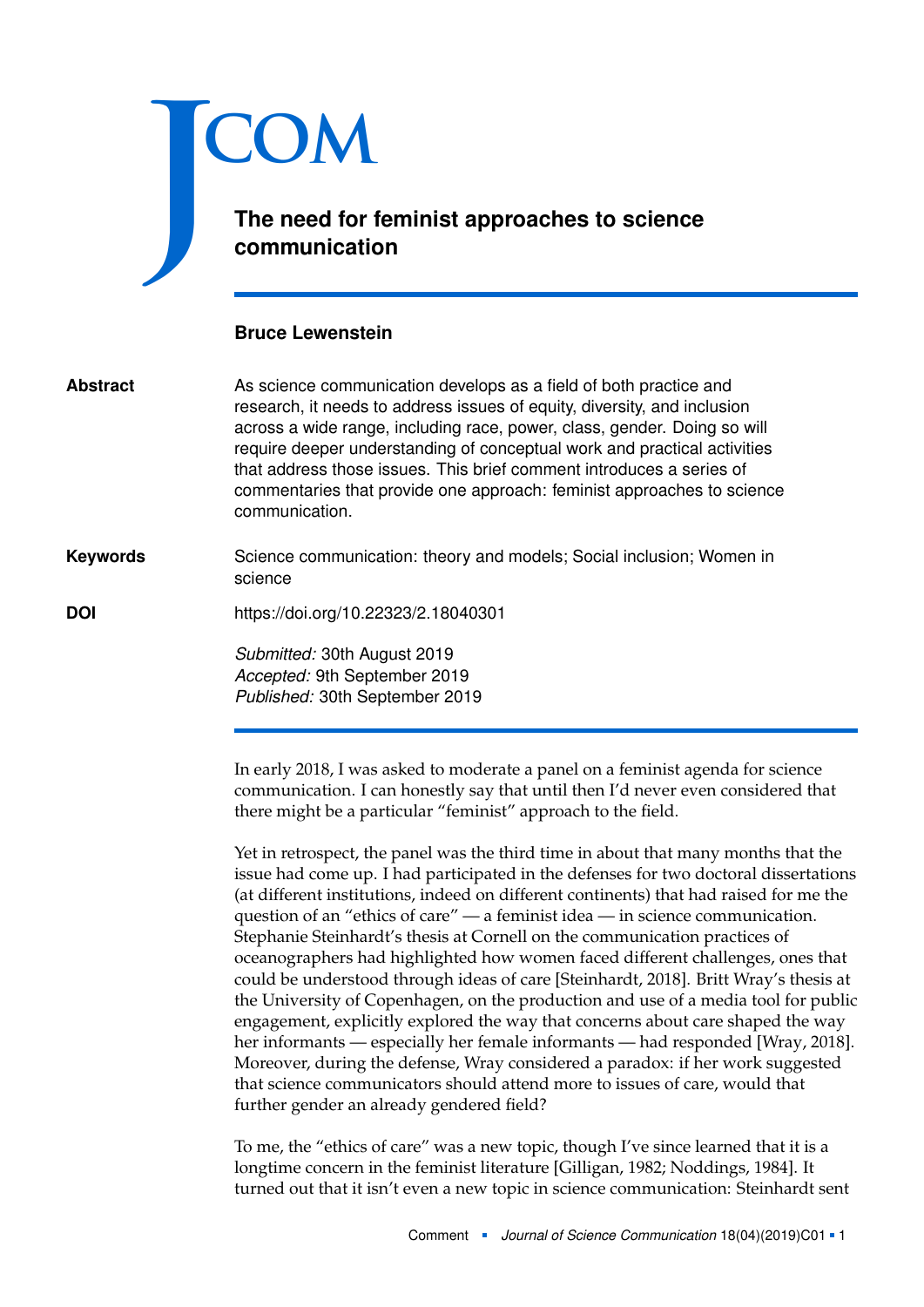me Tania Perez-Bustos's [\[2014\]](#page-3-3) article on the topic as we planned the panel discussion. So I wondered: what are other perspectives that a feminist agenda might bring to talking about science communication?

The most obvious perspective is to think about gender. On that topic, I had previously noted a couple items:

The first is the obvious one: there's a gender imbalance in the field, especially among practitioners. My own science communication courses are almost always majority female, sometimes as much as 90%. (I would have guessed that more researchers are men, but an informal count of recent authors in *JCOM* and *Public Understanding of Science* shows about an even split.) When I speak orally about this imbalance, I can use a tone of irony as I say "the positive interpretation is that women are a lot smarter than men and have figured out that science communication is a lot more interesting than science itself." Unfortunately, and less ironically, there's a less positive interpretation, which is that science communication is a ghetto for women: lower paid, less status, less stability than science itself. I've called out this possibility a number of times in conferences and classrooms, but no one has wanted to take a stand about whether this is true, or a problem. (Several of the contributors to this set if commentaries, especially Elizabeth Rasekoala, do take on the question.)

The second gender-related issue is well-known in the science communication practitioner community: the issue of sexual harassment. Five years before the current #MeToo movement started in 2017, the science communication community was rocked by sexual harassment charges against the co-founder of one of the most innovative and exciting science communication meetings of the time, the ScienceOnline unconference series. I won't go through all the details, but the furor and fallout literally killed off the series as the community struggled to come to new understandings of acceptable behavior. The issue of harassment raised more general concerns about gender equality, and a group of science writers organized in 2014 a one-time conference on women in science writing [\(https://sciencewritingsummit.org/home/\)](https://sciencewritingsummit.org/home/). There have been a variety of followup activities, especially in the science journalism world. But the intertwining of harassment and equality as issues continues; as recently as January 2019, an online column from Christie Aschwanden [\[2019\]](#page-3-4) appeared bemoaning the need to keep creating lists of women science writers — shouldn't we be past that, she and others asked? And, of course, in the last few years, several prominent science communicators such as Larry Krause and Neil deGrasse Tyson have been accused of sexual harassment (Krause retired when his university planned to fire him after its investigation; Tyson's employers also conducted investigations and afterwards allowed him to continue his activities).

But these relatively easy observations about gender are only a beginning. We have to think more broadly about what it means to think about a feminist agenda for science communication.

Science communication as a field has developed largely through practice, informed by questions raised by researchers in fields like communication, science & technology studies, sociology, science education, museum studies, and so on.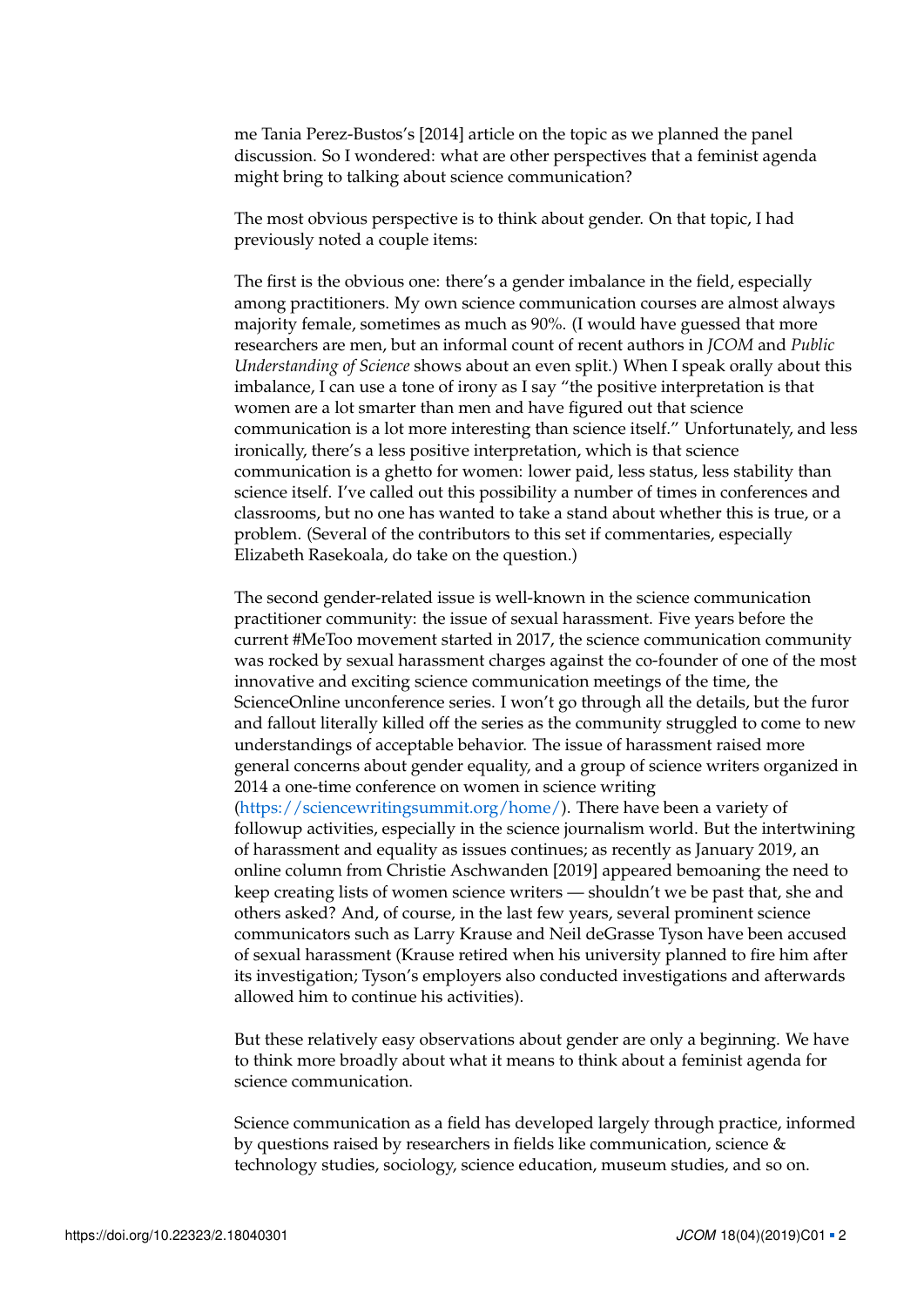As the field matures, practitioners and scholars increasingly recognize that science is fundamentally embedded in social structures. While "science" likes to highlight its ability to produce knowledge that is reliable across time, space, and culture, we now know how much of that production and reliability is shaped by forces that go well beyond science: gender, race, class, access to power, and so on. As the examples of gender above suggest, those forces affect science communication, too.

Many practitioners and a few scholars have started to ask questions about how diversity and power shape science communication [Dawson, [2019;](#page-3-5) Feinstein and Meshoulam, [2013;](#page-3-6) Previs, [2016;](#page-3-7) Steinke, [2005;](#page-3-8) Steinke and Long, [1996;](#page-3-9) Yong, [2018\]](#page-4-1). Just a month after I am composing this introduction in August of 2019, the University of Rhode Island's Metcalfe Institute for Marine and Environmental Reporting will host the second "Inclusive Science Communication" conference — a marker of how these questions are becoming part of our conversation [\(https://inclusivescicomm.org/\)](https://inclusivescicomm.org/).

Perhaps the most well-known questions about diversity deal with gender. In 1957, the anthropologist Margaret Mead and her colleague Rhoda Metraux pioneered studies assessing the image of science and scientists, surveying American high school students. They identified the classic image: "The scientist is a man who wears a white coat and works in a laboratory. He is elderly or middle aged and wears glasses. . . " [Mead and Metraux, [1957,](#page-3-10) p. 386]. Most importantly, they discussed how the image "divides girls and boys" (p. 387), changing career expectations and attitudes. In the years since, an array of studies have confirmed and expanded our understanding of how the images of scientists are shaped by gendered expectations, of how those expectations play out in many forms of science communication, and of the effects of those images. I here list a very small number of such studies [Long, Boiarsky and Thayer, [2001;](#page-3-11) Miller et al., [2018;](#page-3-12) Steinke, [2005;](#page-3-8) Weitekamp, [2015\]](#page-3-13), but many more exist.

Still, these studies are largely descriptive. We are only now beginning to draw on the theoretical tools that new approaches to scholarship (feminism, queer studies, post- and de-colonial studies, etc.) offer us.

As I noted above, I am not especially familiar with that literature. I am a quintessential insider: an older white cis-gendered male who prefers traditional pronouns (he/him/his), teaching and researching at an elite American university. My own research is hardly radical in its theoretical approach. Thus I was tremendously honored when my former students Megan Halpern and Stephanie Steinhardt asked me to moderate the panel I described above at the February 2019 meeting of the American Association for the Advancement of Science. Though we were scheduled at 8:00 am on the first day of the meeting, the room was packed with about 100 people.

Not surprisingly — but perhaps disappointingly — the vast majority of the audience were women. Some of the practicing scientists and science communicators in the room told us afterwards that this was the first time they'd had a chance to talk about the field from a perspective that explicitly questioned power dynamics (in this case, gendered ones). That's disappointing. We cannot make progress on bringing the value of diversity to our practice and our scholarship if we do not have opportunities to make those issues explicit.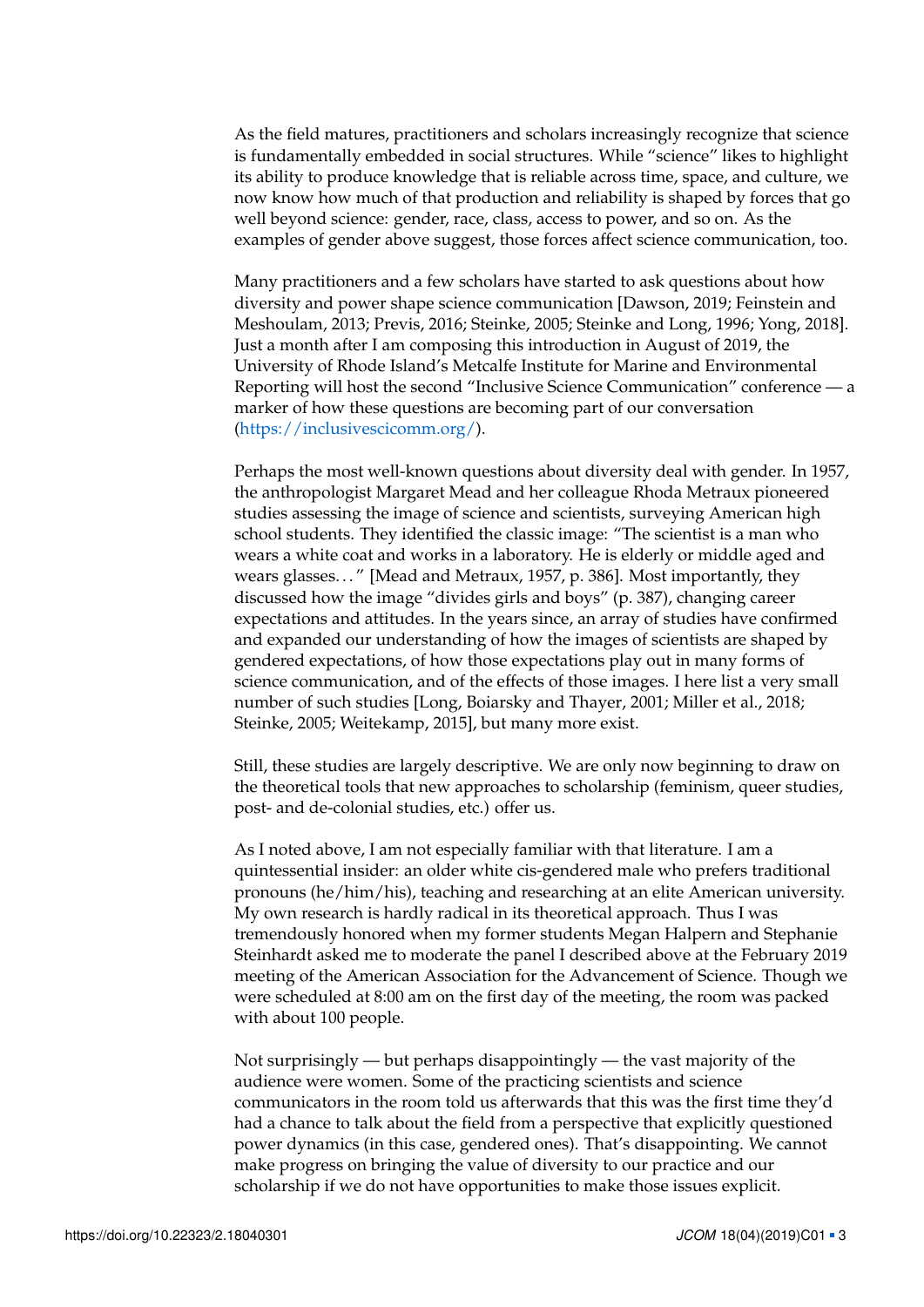Thus I'm especially grateful for the invitation from the editor of *JCOM*, Emma Weitkamp, to bring together a series of commentaries inspired by feminist approaches to science communication. Some are from the panelists at that AAAS meeting, others are from researchers and practitioners who we knew are thinking about these issues. I hope that making their perspectives available through *JCOM* will provide more, and more widespread, opportunities to question, challenge, and ultimately move forward in our understanding and practice of science communication.

- <span id="page-3-13"></span><span id="page-3-12"></span><span id="page-3-11"></span><span id="page-3-10"></span><span id="page-3-9"></span><span id="page-3-8"></span><span id="page-3-7"></span><span id="page-3-6"></span><span id="page-3-5"></span><span id="page-3-4"></span><span id="page-3-3"></span><span id="page-3-2"></span><span id="page-3-1"></span><span id="page-3-0"></span>**References** Aschwanden, C. (15th January 2019). 'We need more than a tweet'. *The Last Word On Nothing*. URL: [https://www.lastwordonnothing.com/2019/01/15/we-need](https://www.lastwordonnothing.com/2019/01/15/we-need-more-than-a-tweet/)[more-than-a-tweet/](https://www.lastwordonnothing.com/2019/01/15/we-need-more-than-a-tweet/).
	- Dawson, E. (2019). Equity, exclusion and everyday science learning: the experiences of minoritised groups. London, U.K.: Routledge.
	- Feinstein, N. W. and Meshoulam, D. (2013). 'Science for what public? Addressing equity in American science museums and science centers'. *Journal of Research in Science Teaching* 51 (3), pp. 368–394. <https://doi.org/10.1002/tea.21130>.
	- Gilligan, C. (1982). In a different voice: psychological theory and women's development. Cambridge, MA, U.S.A.: Harvard University Press.
	- Long, M., Boiarsky, G. and Thayer, G. (2001). 'Gender and racial counter-stereotypes in science education television: a content analysis'. *Public Understanding of Science* 10 (3), pp. 255–269.
	- Mead, M. and Metraux, R. (1957). 'Image of the scientist among high-school students: a pilot study'. *Science* 126 (3270), pp. 384–390. <https://doi.org/10.1126/science.126.3270.384>.
	- Miller, D. I., Nolla, K. M., Eagly, A. H. and Uttal, D. H. (2018). 'The development of children's gender-science stereotypes: a meta-analysis of 5 decades of U.S. draw-a-scientist studies'. *Child Development* 89 (6), pp. 1943–1955. <https://doi.org/10.1111/cdev.13039>.
	- Noddings, N. (1984). Caring: a feminine approach to ethics and moral education. Berkeley and Los Angeles, CA, U.S.A.: University of California Press.
	- Pérez-Bustos, T. (2014). 'Of caring practices in the public communication of science: seeing through trans women scientists' experiences'. *Signs: Journal of Women in Culture and Society* 39 (4), pp. 857–866. <https://doi.org/10.1086/675540>.
	- Previs, K. K. (2016). 'Gender and race representations of scientists in highlights for children: a content analysis'. *Science Communication* 38 (3), pp. 303–327. <https://doi.org/10.1177/1075547016642248>.
	- Steinhardt, S. B. (2018). 'The instrumented ocean: how sensors, satellites and seafloor-walking robots changed what it means to study the sea'. Ph.D. dissertation. Ithaca, NY, U.S.A.: Cornell University. <https://doi.org/10.7298/X4XP735P>.
	- Steinke, J. (2005). 'Cultural representations of gender and science: portrayals of female scientists and engineers in popular films'. *Science Communication* 27 (1), pp. 27–63. <https://doi.org/10.1177/1075547005278610>.
	- Steinke, J. and Long, M. (1996). 'A lab of her own? Portrayals of female characters on children's educational science programs'. *Science Communication* 18 (2), pp. 91–115. <https://doi.org/10.1177/1075547096018002001>.
	- Weitekamp, M. A. (2015). ''We're physicists': gender, genre and the image of scientists in The Big Bang Theory'. *The Journal of Popular Television* 3 (1), pp. 75–92. [https://doi.org/10.1386/jptv.3.1.75\\_1](https://doi.org/10.1386/jptv.3.1.75_1).